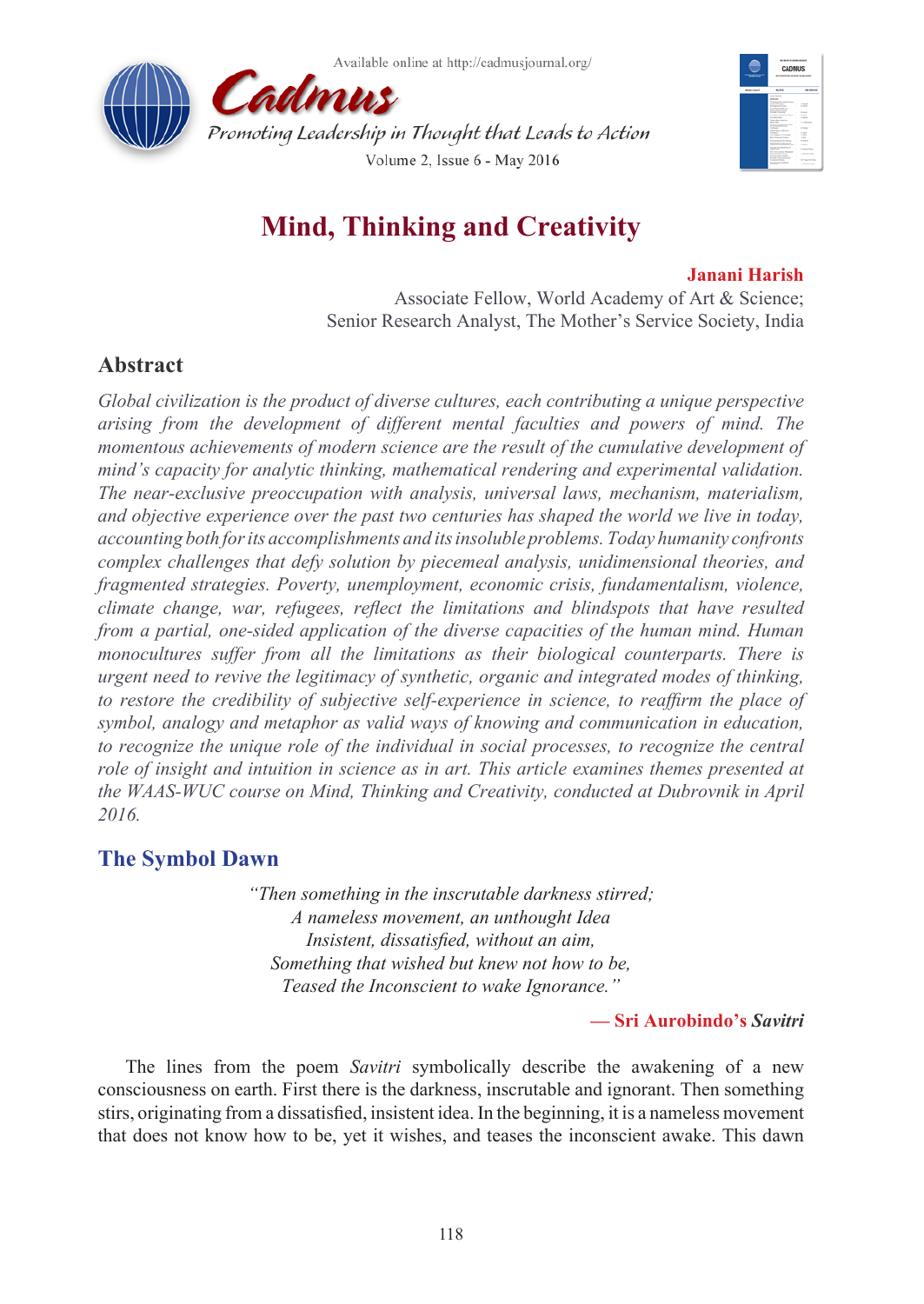that signals the commencement of day symbolizes the birth of every idea, movement and era in human history. Like the first faint rays of dawn that appear in the horizon and gradually rise to a glorious splendour, an idea born grows in strength and establishes itself firmly in the minds of men and women. Human civilization has seen this dawn, over and over again, across millennia.

The early humans had one occupation, survival. All their mental faculties were focussed on the bare physical requirements. They ate what fruit they could find, and what animal they could hunt. They sought protection from the elements in caves and what shelters nature provided. They came together and lived and worked

*"Thought is the ability to coordinate or see a relationship between two apparently unrelated facts."*

in groups. They tried to understand nature, then imitate it, and gradually gained mastery over it. This slow process of the evolution of human civilization is an expression of the underlying evolution of mind in humanity.

One of the first stages in the development of mind in humans is seen in the creation of tools. There have been in the animal kingdom very primitive instances of tool making. But we are the first species to make increasingly intelligent and sophisticated tools. Thought is the ability to coordinate or see a relationship between two apparently unrelated facts. When early man saw a stone on the ground, remembered his requirements during hunting, and saw the use the stone could be put to, he was thinking, like no species before had done. Michelangelo said that in every block of marble, he saw a statue as plain as though it stood before him, shaped and perfect in attitude and action. He had only to hew away the rough walls that imprisoned that statue. The early man similarly saw, much before the sculptor, that sharpening and polishing the stone, and fixing it to the end of a stick would give him a spear, which would make his hunting safer and more effective. This symbolized the birth of the mind. Primitive tools that made life easier were fashioned from stone and wood. Clothing was fashioned from plants and animals. Houses were built. Tool making marked the transition for humanity.

The natural progression of the mind was from observation to mimesis, the capacity to observe and imitate those around. Humans learnt to swim like the fish; birds inspired flight. Animal skin provided clothing, their fur kept people warm. People also imitated each other, which is the main source of the spread of new behaviour.

Moving from seeing the relationships between two objects to seeing that one causes the other is a more advanced stage in the ascent of mind. This was a very important phase in evolution, one that resulted in agriculture. Acute observation over years, centuries and millennia enabled human beings to discover how the seed sprouted, grew into a plant or tree, and bore fruit which contained more seeds. Mere observation was not enough, one had to be able to discern the causal relationships, between the tree and all its parts, the soil, water, sun and season. This progress in the faculty of the mind, from seeing correlations to understanding causation meant that people did not need to go in search of food anymore.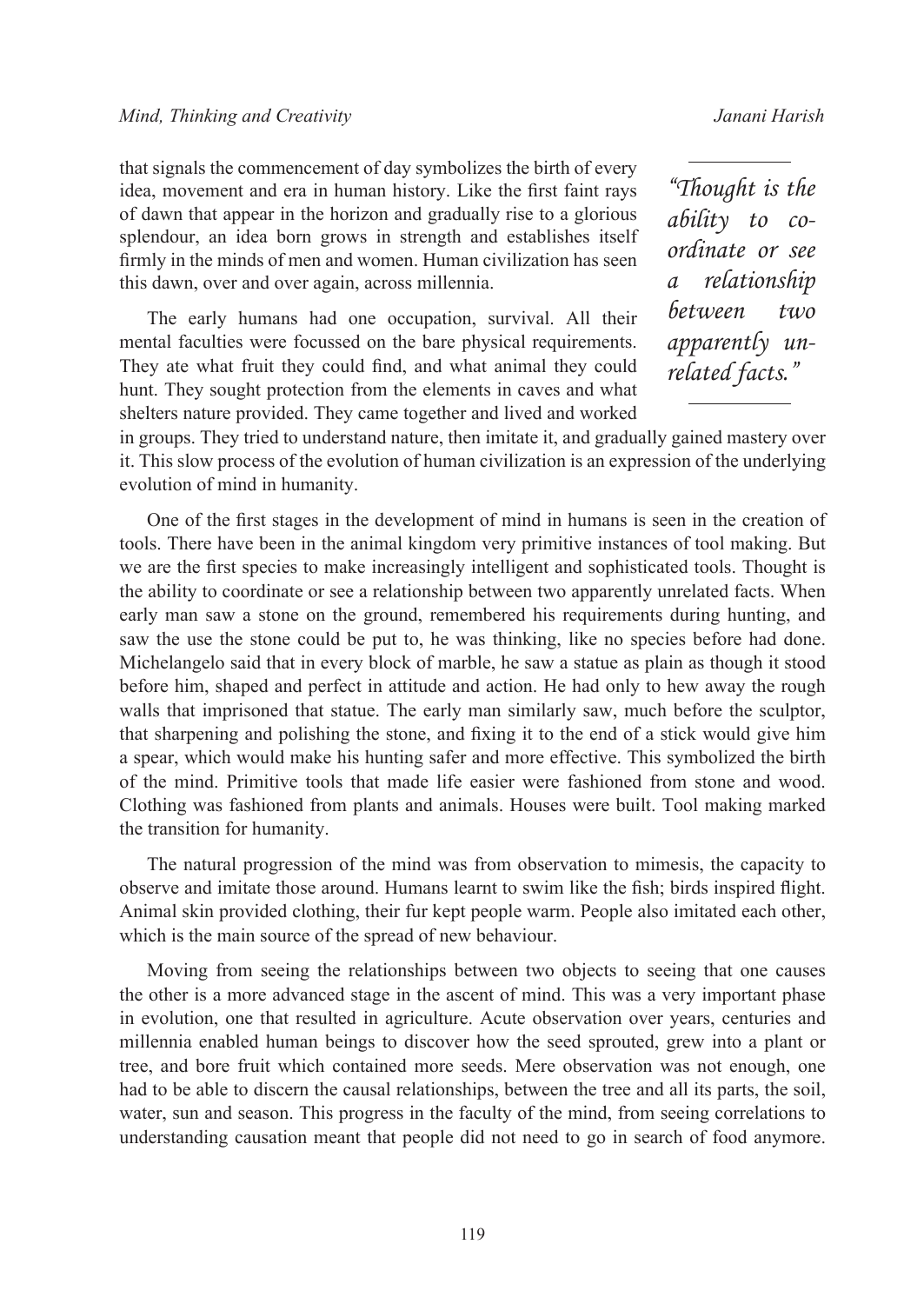Farming and animal rearing enabled them to give up their nomadic lifestyle and settle down. Villages sprang up. Excess produce was exchanged or sold, and trade developed.

The history of civilization is an expression of the development of many mental capacities at different levels: the ascent of mind from observation and imitation to causation.

The development of symbolic thinking represented another enormous leap forward separating human beings from the rest of the animal kingdom and opening up unimagined vistas for the development of civilization. This upward move to thinking and communicating through symbols gave rise to the imagery of language, art, letters and numbers. When humans became capable of understanding symbols, they developed vocal symbols that represented objects and actions. Combinations of these vocal symbols led to the creation of the first spoken symbols. The widespread acceptance of particular sounds to represent particular meanings led to the evolution of early spoken languages. At its heights of expressiveness, it led to the great symbolic poetry of the Vedas and other ancient scriptures seeking to reflect the reality of subtle spiritual truths of existence.

The rendering of objects and ideas into symbolic images was the first step in the gradual development of written language. These images sought to represent life impressionistically, through art. In the cave paintings, early humans were not simply decorating their homes, they were communicating, telling their stories, and passing on knowledge. Hieroglyphics, alphabets and numbers followed some 30,000 years later. This development of symbolic thinking resulted in the emergence of all forms of written literature. Today, we have a great variety of vocal and written symbols and infinite combinations of these symbols, and in the virtual world of internet and communication technology, we continue to create new symbols at an accelerating pace.

In ancient India and other parts of Asia, symbolic thinking and imagination eventually gave rise to the development of insight and intuitive thinking, to represent the perception of relationships and truths of existence in the form of aphorisms and analogies as embodied in the spiritual culture found in the Upanishads. Only centuries later did metaphysical forms of rational, linear thinking emerge that argued from facts to conclusions or thoughts to ideas.

The development of logical thinking was a major achievement of ancient Greece. The Greek civilization developed rules for logical reasoning to establish the inherent validity of any thought. Greek philosophy focussed on reason and inquiry. The ascent of mind to logic supported an efflorescence of philosophy, arts and science. Socrates, Plato, Aristotle and hundreds of other thinkers and philosophers flourished in the atmosphere that stimulated intellectual thought and produced treatises on philosophy and works of poetry and prose. The Greek philosophers have made a deep impression on humanity, their influence can be traced through medieval philosophy, Islamic thought, European Renaissance, Enlightenment, even upto modern day science.

The capacity for organization is one of the most prominent characteristics of the thinking mind. The evolution of civilization progressed by a gradual organization of objects, sounds, words, activities, people, groups, information, knowledge, thoughts, ideas and beliefs,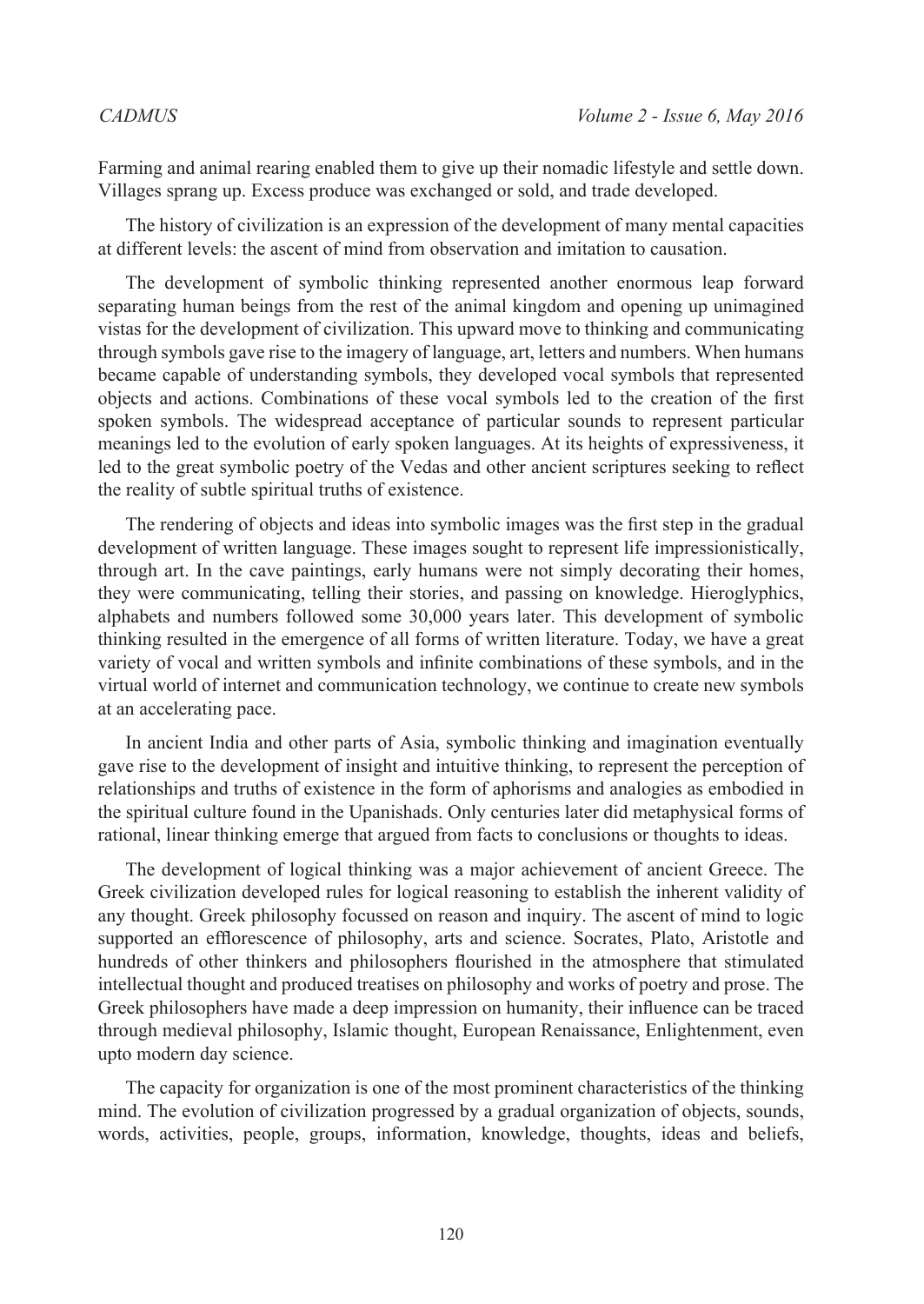giving rise to the military, governance, production, trade, religion, education, etc. The enormous contribution of mind's capacity for organization to the advance of civilization is illustrated by the application of mind to organize the entire life of all society in the ancient Roman Empire. From the hunter-gatherer onwards, everyone knew that together they could do more and better than when alone. Hunting was more effective when done in groups. Living in a community gave physical protection and social security to the individual. Individuals and groups of people complemented each other, and accomplished far greater than before. It was in Rome, however, that the power of organization was clearly understood, perfected, and applied to every aspect of life.

*"All through the history of the world, an ascent of mind was the catalyst for a corresponding advance of civilization."*

The Romans harnessed the power of the mind's capacity to compare and contrast things, categorize them and arrange them on an infinite number of different criteria. They organized governance, warfare, trade, law, and every aspect of society according to mental rules and principles, rights and duties. This period saw significant advancements made in all fields of life, the calendar, the postal system, aqueducts, apartment complexes and indoor plumbing, which were either developed or improved upon in Rome, and as the saying goes, all roads led to it. It was to a large extent due to its organizational skills that the Roman Empire was, at its heights, the most extensive social and political structure in the western world.

All through the history of the world, an ascent of mind was the catalyst for a corresponding advance of civilization. When religious thinking underwent a revolution, the Reformation resulted. Mental individuality found expression in the Renaissance.

The age of discovery and scientific revolution was the result of the application of a particular form of rational thinking—analysis—to a study of physical nature. Analytic thinking seeks to discern reality by dividing it into smaller parts and regarding each part as a whole in itself. Analytic thinking is well adapted to focus on the objective physical dimensions of reality observable through the senses, which readily lend themselves for experimental verification. It harnesses the mind's capacity for exclusive one-pointed concentration to reveal the intricate details of nature down to the level of the infinitesimal. It led to the classification of physical elements, the plant and animal kingdoms, and countless other discoveries. When combined with the powers of abstract mathematical thinking, it led to the discovery of laws governing motion and thermodynamics, heredity, physiology, and many other remarkable achievements in the physical and biological sciences.

As one consequence, specialization of knowledge became increasingly prevalent and the number of fields of knowledge gradually multiplied from a handful to over a thousand separate, distinct, compartmentalized disciplines. Systems or holistic thinking evolved during the  $20<sup>th</sup>$  century as a reaction to the resulting fragmentation of knowledge and the problems that arose from viewing complex reality in terms of independent elements and systems.

Another consequence of the exclusive reliance on analytic thinking has been the insistence on explaining all phenomena exclusively in material, mechanistic terms applicable to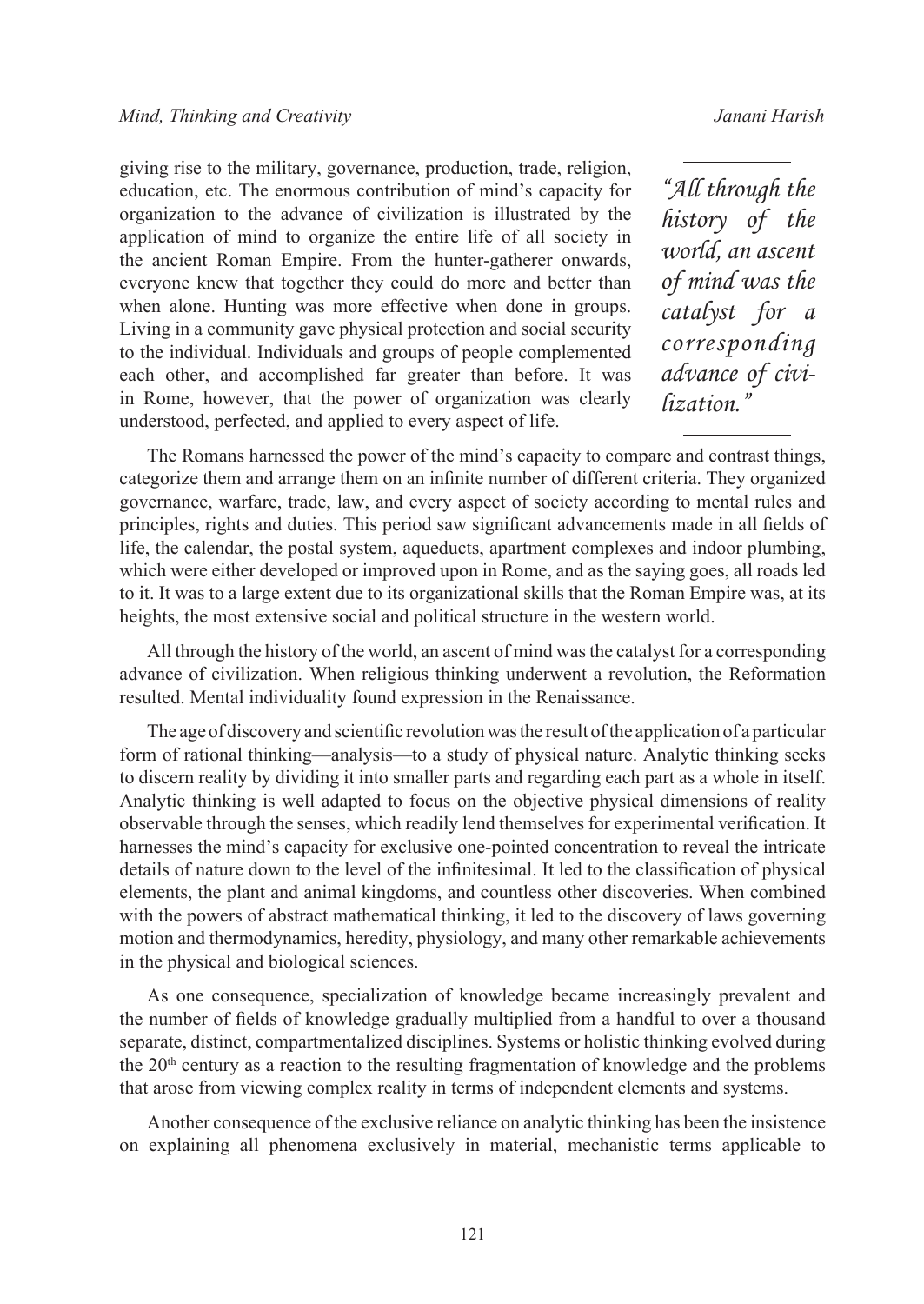physical systems and a rejection of subjective forms of knowledge based on self-experience so essential for an understanding of individuals and groups of human beings. This has led to the search for general principles and laws to explain all human phenomena, resulting in neglect of the unique characteristics of individuals, as if human beings were as similar and interchangeable as different classes of subatomic particles.

Today, greater access to knowledge enables technological innovation which is bringing us closer and closer, eliminating space and abridging time. As a species, we started 200,000 years ago, but the pace of our progress has been accelerating. The changes that took millennia and later centuries, can now be seen in mere decades and years. Every component of our lives is immeasurably more sophisticated and complex. We have made great strides in longevity and in all aspects of human welfare. Education is no longer the privilege of the aristocracy but a universal right. Human rights is a recognized ideal. We have discovered, invented, created and cured. We have explored ocean beds, sent back photos from outer space, split the atom, and decoded the DNA. We have cloned animals, created virtual worlds and fit them into cell phones, moved from printing images to printing objects, toppled dictators using social media, and now consider occupying Mars!

This accelerating progress has been possible because each period and each generation has built upon all the achievements of earlier periods. The global civilization we see emerging today is the result of contributions by many different cultures over many millennia—each from a unique perspective arising from the development of different faculties and subtle powers of mind. Each age developed and expressed different faculties. Modern civilization is a product of this totality and integration of diverse evolutionary advances. The momentous achievements of modern science are the result of the cumulative development of wide ranging powers of mind and their application for the development of many facets of civilization. Each civilization and century added a tier to the base and climbed up, which is why we tower over everyone before us.

Paradoxically, at the same time we also see that each age has tended to focus on the development of some faculties to the exclusion or rejection of others. Ancient India on the application of intuition to discern spiritual truths of existence, Greece on the application of logical thinking in philosophy, the Middle Ages on ethical thinking in religion, the modern period on scientific rationality, mathematics and experimentation applied to the physical universe. Throughout the ages, religion, philosophy and science have each in turn succeeded in acquiring a dominant position of importance for a time, temporarily eclipsing the importance of the other two. There was a time when the church decided on the origin of man, the position of earth in the universe, and the cause of disease.

Today, the predominance of analytical thinking in science and other fields asserts with as much authority and tenacity. Early scientists such as Galileo, Copernicus and Descartes were powerfully constrained from proclaiming new knowledge by the all-powerful influence of prevailing religious teachings. Today the authority of positivistic, reductionistic analytic thinking plays a similar inhibiting role in the development of knowledge, especially in the social sciences, and on the further advance of civilization.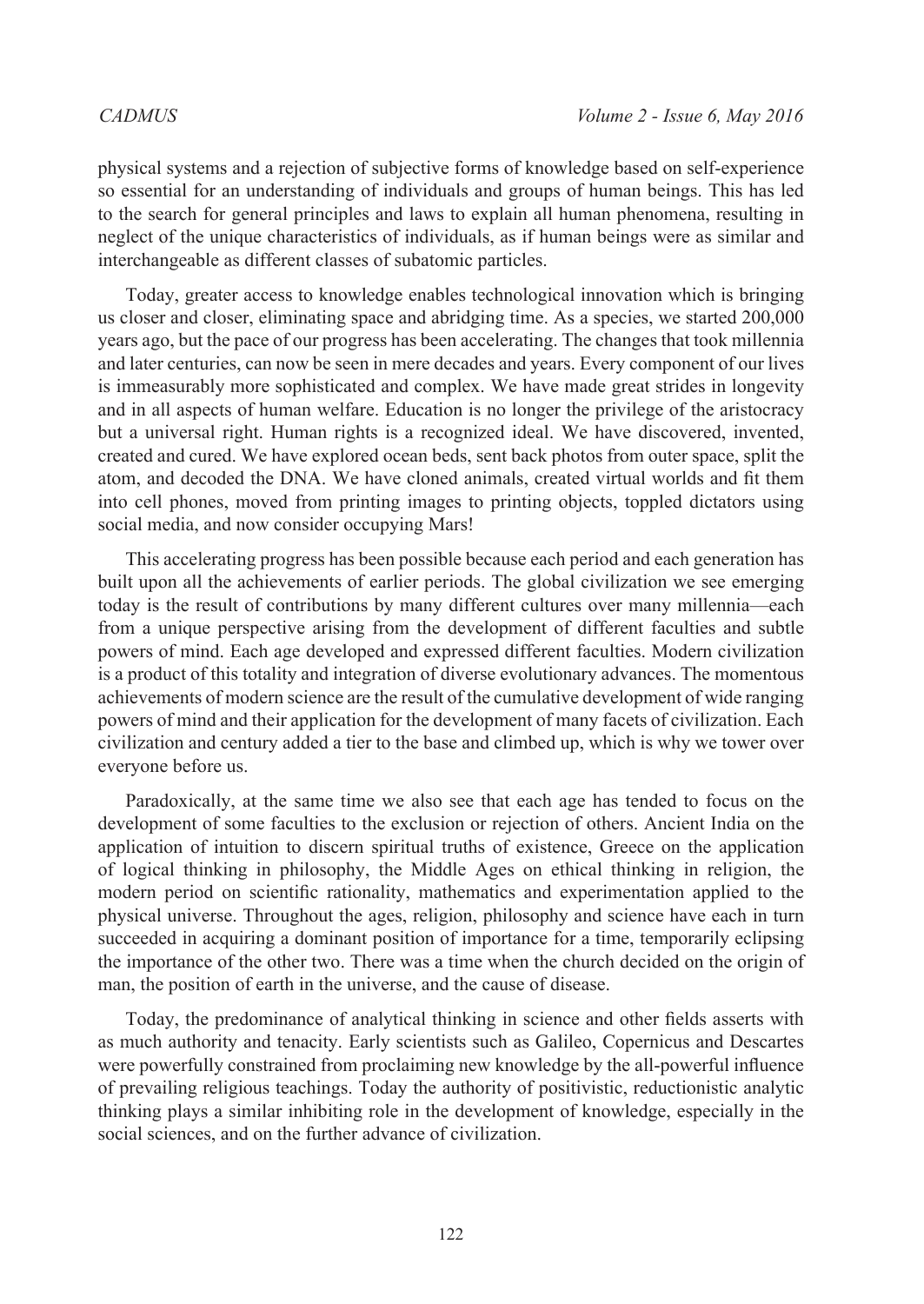In spite of the tremendous progress we have collectively made, we find complex challenges that continue to defy solution by narrow, piecemeal, fragmentary forms of knowing. Poverty, unemployment, economic crisis, fundamentalism, violence, climate change, war, refugees, shortage of essentials constitute a formidable list. Each of these problems reflects the limitations and blindspots that have resulted from a partial, one-sided application of the diverse capacities of the human mind.

Exclusive preoccupation with analysis, mechanism, materialism, objective experience and general principles has suppressed essential insights into the role of intuitive thinking, subjective experience and the unique role of individuality in the advance of civilization. All the capacities that we need to accomplish are already there, we only need to accord appropriate respect to all the faculties developed by civilization in the past. We have created all of our problems, and we can solve them too, but only if we move to a new paradigm of thought and action. This was one of the core messages of the WAAS-WUC course '*Mind, Thinking and Creativity*' conducted on April 12-15, 2016, at Inter-University Centre, Dubrovnik, Croatia. We need to recognize the legitimacy of all the different faculties of knowing that we have developed so far, and also recognize that we are capable of developing new faculties.

Moving to a new paradigm of thinking demands creativity, individuality and original thinking. The analytic thinking that we practise today has no doubt led to great discoveries in modern science. But for all the phenomenal progress, our challenges too seem to be growing immensely, and they are unlikely to be solved by the faculty of analysis alone. We have a lot of specialists today, but not many generalists. So we are unable to find holistic solutions to problems. Our academic institutions have divided and subdivided disciplines, and our research labs have delved deep into each compartment. What we need to do is move out of compartmentalized knowledge and transcend the limits of our narrow approach.

One way to overcome the limitations of analytic thinking is to foster the use of symbols, analogies and metaphors in education and knowledge formulation. These are not just literary genres and devices to enhance the aesthetics of writing. They are tools that can foster deep thinking and deep learning. The symbolism of a poem can paint in a few lines a picture so beautiful that pages of prose cannot imitate. The description of the Symbol Dawn quoted at the beginning of this article, for example, describes a movement that begins with an idea, a dissatisfaction, an insistent and apparently aimless stirring that teases the unconsciousness to awaken. When it awakens, it does not awaken to knowledge, but rather to a first awareness or perception of knowledge which is described as a type of ignorance. This metaphor can be applied to understand the umpteen movements and revolutions we have seen in history. The Boston Tea Party, for example, was the outcome of such a dissatisfaction. There was no intention of starting the American Revolution. Freedom was not on the mind. The English king had levied tax on tea, and the Americans wished for something, but knew not what or how—as the poem says—this stirring of an insistent, dissatisfied, nameless idea resulted in the Boston Tea Party and the American Revolution. Similarly, the lady who began the Civil Rights movement that ended racial discrimination in the US, Rosa Parks, did not set out from home one day with the intention of ending segregation. She was travelling by bus, and was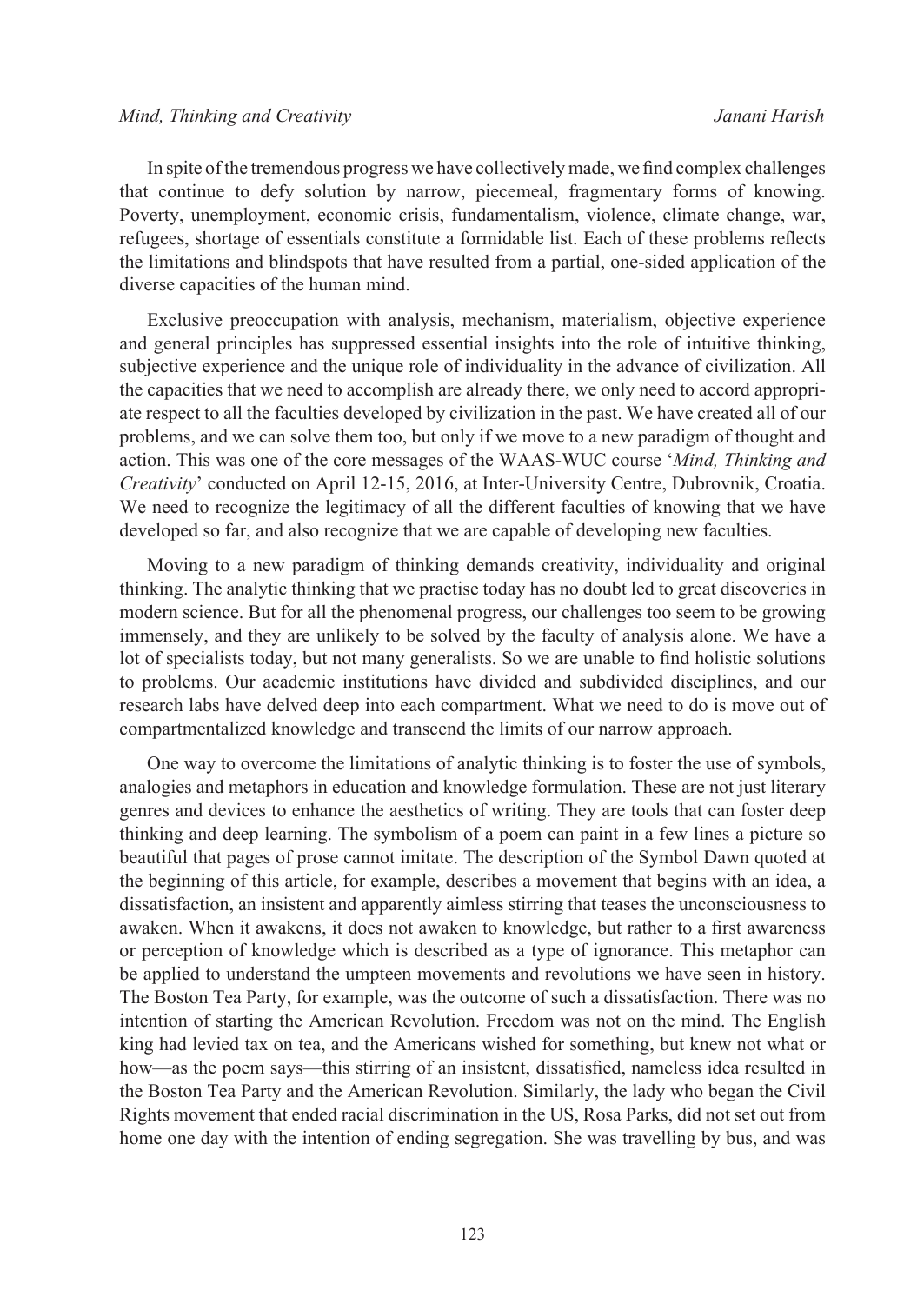asked to give up her seat and move to the back of the bus, to make room for white passengers. She refused to comply, she had obtained a seat, in the area reserved for black people, and was not inclined to bow to this demand. The simmering discontent among all black people and the aspiration for equality helped awaken the aspiration for freedom and equality. One fine day, one woman refused to give up her seat, and the Civil Rights movement was born, eventually leading to the unimaginable day when an African-American could become President of the USA. Similarly, the story of Mahatma Gandhi began with his being forced off a train while in South Africa. Any major movement—the abolition of slavery, women's liberation, the end of colonialism or the Cold War, the Arab Spring and the overthrow of dictators—begins with a symbol dawn.

Poetry is a form of symbolism that can reveal and communicate profound insights and sublime ideas in a few words. There are many valid and important ways of knowing that transcend the limits of analysis, mathematical formulation, experimental data or rational argument. Symbolism is one of the higher ways of knowing. It is not often that poetry is associated with knowledge, information, science or data. But the symbolism of poetry is a powerful way to communicate. Symbolism enables us to think holistically and keep in mind the integrality of life.

The same is true of analogies. The three words 'emperor's new clothes' is a powerful analogy applicable to a variety of people and situations. It communicates a universal human phenomenon of social conformity through a simple humorous incident. A complex, abstract idea can be communicated easily using a comparison with something that is already familiar. Take the idea that we often go by sense impressions and mistake the form for reality. In the course of our academic training, the study of abstract theories, models and formulas is given importance, whereby the underlying reality they seek to represent often gets obscured. Such forms are mere shadows of reality, such as the mathematical models used in String Theory, the simplistic theories applied to describe the global economy, or the psychological constructs applied to explicate human personality. Plato illustrates the fallacy of formal representation by his analogy of the cave. He describes men chained in a cave, facing the wall. All that they get to see are the shadows of objects that are behind them, on the wall they face. Not having ever seen the real objects, they live believing that the shadows are the reality. The analogy shows clearly the importance of the subjective experience over empirical evidence. Also, it makes clear how an analogy can be used to describe a situation, phenomenon or a complex idea succinctly.

Symbols, analogies, idioms, metaphors, similes, proverbs, sayings, parables and fables are types of figurative languages that can be used in our education and training to create imagery that breaks down the linear thought process and integrates multiple dimensions. Tradition tells us that there is a higher knowledge, which we call wisdom. The use of symbols, analogies, metaphors and imagery can assist in gaining and imparting wisdom.

The immense importance of the subjective dimension was another theme explored in the course on *Mind, Thinking and Creativity*. Positivistic thinking and analysis have suppressed the place of subjective knowledge even with regard to our understanding of conscious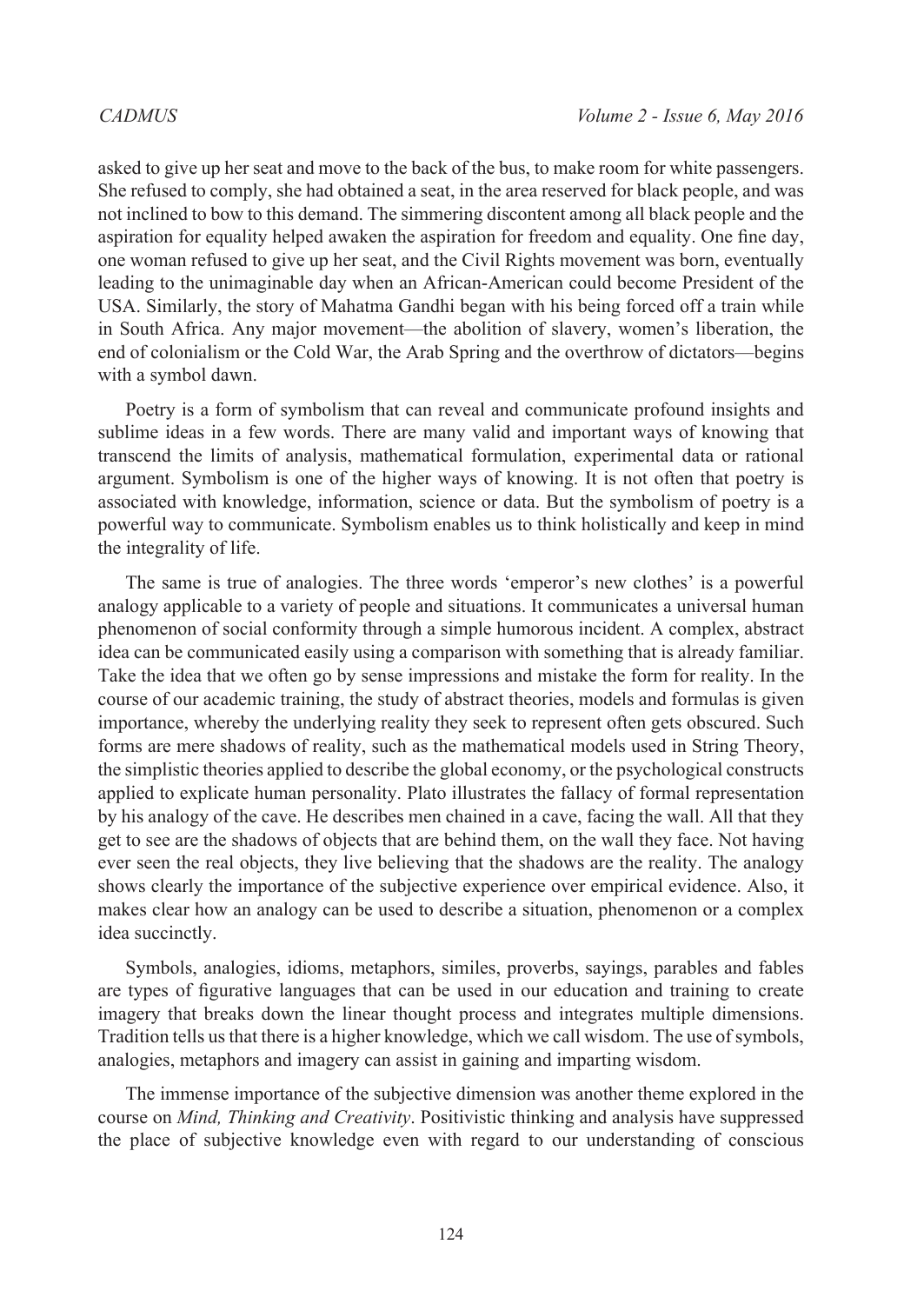individual behaviour in the social sciences. Subjectivity is often denied validity in scientific and academic thought. Even a cursory look at all great events and achievements in history shows the significance of the subjective experience.

*"The strength of human aspiration and will is not a quantity that can be measured using any equipment or analyzed in a laboratory, and so it often fails to acquire authenticity and credibility as evidence."*

The knowledge of the significance of the subjective dimension of economy was a key to halting the banking crisis that spread ruin during the Great Depression in the 1930s in the US. The stock market crash in 1929 led eventually to the failure of 6000 US banks, and unemployment of a quarter of the country's workforce. Stocks were down 75% from 1929. As each bank shut down, longer lines of people formed outside the banks that still survived. There was a wave of fear among the people desperate to withdraw their deposits while there was still a chance. That fear alone could have completely destroyed the American banking system, if nothing else did.

Franklin D Roosevelt became President at such a juncture. He was fully convinced that the country could tide over the crisis, and emerge successfully. He refused to continue the policies of President Hoover. He came up with bold reforms and regulations. But he found that the Economics he had learnt at Harvard and the counsel of his advisors was not adequate to address the crisis. He understood that the roots of the crisis were psychological and not financial. The problem was a loss of public trust. So he went on radio, and spoke to the people. He reminded them of their glorious past, and instilled in them faith in the government and confidence in their own capacities. He drove out the panic by famously saying that there is nothing to fear but fear itself. Restoration of people's self-confidence stopped the banking crisis. His success illustrates the importance of subjective factors in the understanding of social phenomena. Physicians familiar with the placebo effect know the central role of the patients' subjective understanding and attitude in curing any disease.

The importance of developing the capacity for independent thinking and creativity and individuality of action was a central theme in the course on *Mind, Thinking and Creativity*. Yet too often theoretical knowledge today based on general principles applicable to the social collective ignores the central catalytic role of the individual in social advancement. Individual accomplishment is a function of knowledge. But also and perhaps more importantly of will and determination. The strength of human aspiration and will is not a quantity that can be measured using any equipment or analyzed in a laboratory, and so it often fails to acquire authenticity and credibility as evidence. Yet they are essential determinants of human accomplishment in public life, business, science and academia. The social equation *Knowledge + Will = Reality* is as valid as any equation in physics or chemistry.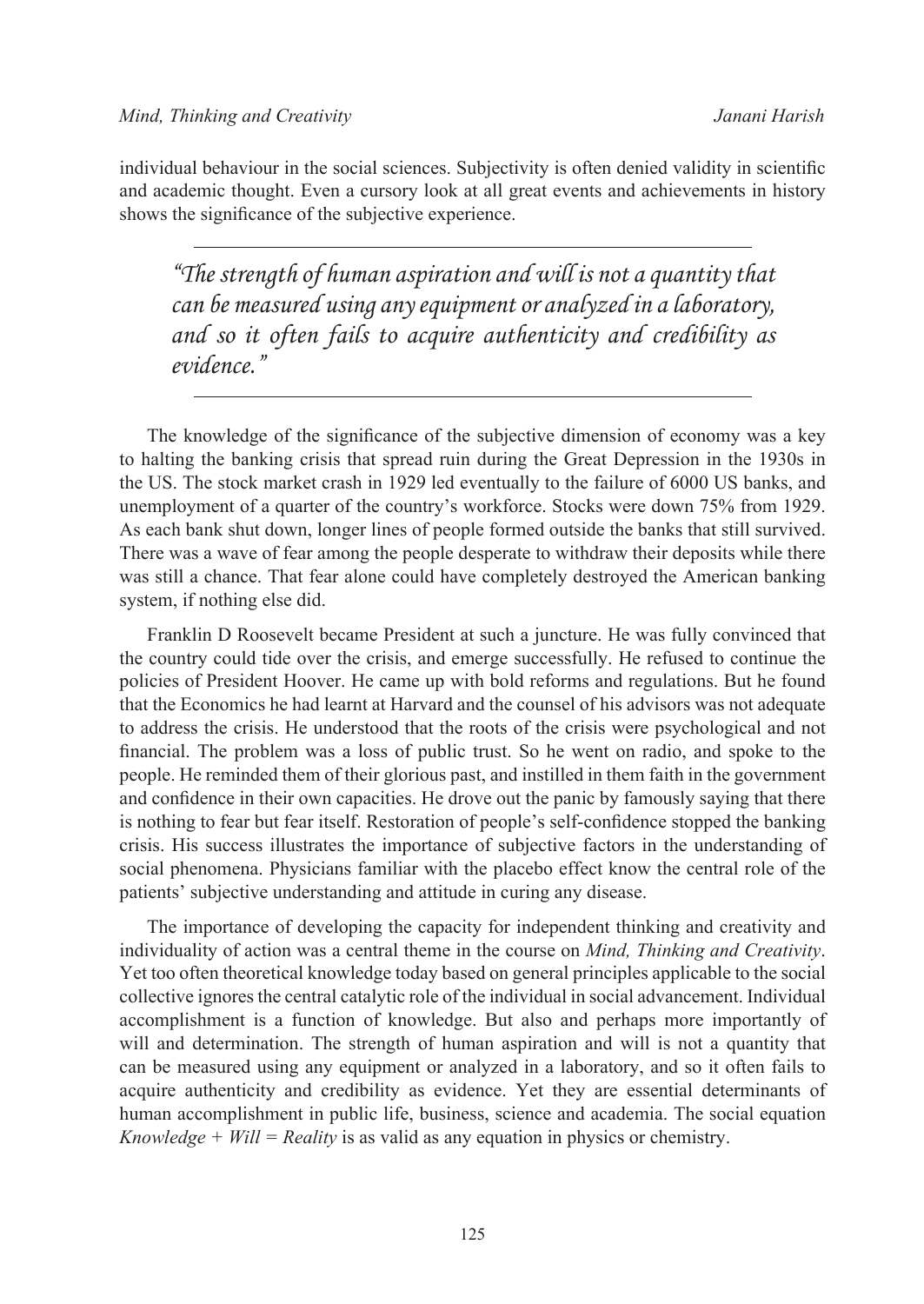A humorous and entertaining illustration of this equation is depicted in Jules Verne's famous novel *Around the World in 80 Days*. The hero Phileas Fogg accepts a wager that he can travel around the world in 80 days or less. Fogg is a peculiar man, strong, determined, calm under all circumstances, and most important of all, aware that it is his choice, not chance, that determines his capacity for achievement. When his friends caution him about the risk of storms, robbers, accidents and unexpected delays along the journey, he calmly replies that the unpredictable does not exist. The entire journey is fraught with risks, but Fogg, whose reputation, fortune and occasionally even life are at stake, acts as if his will—which happens to be very strong—determines the turn of events at every point in the story. While in India, he sees a princess about to be killed, and decides to save her. She is surrounded by a large crowd, and

*"Just as the mind has developed this far, there is no reason to assume that it has reached the limits of*   $development.$ 

the palace guards are keeping watch over her. But sometime after even what is called the last minute, the impossible happens and she is saved from death. The story is full of such astounding feats. During the sea voyage from America to England, the ship's captain tells Fogg, in the middle of the Atlantic Ocean that they have run out of fuel. Fogg is not perturbed in the least, to find himself on a ship without fuel in the middle of the ocean. He orders all the timber and canvas on board to be used as fuel, and manages to reach home in the stipulated time, and win the wager.

Fogg's thorough knowledge of train and ship timings, routes, fuel and weather conditions accounts for only half the reason for this success. The other half was the will, the total conviction that a particular thing should and could be done. This is fiction, but history, biography and even the daily papers record more astounding feats than the most imaginative of fiction.

Winston Churchill said in the face of a strong Nazi attack during WWII, that *we shall never surrender*. He declared this, when his country's air force was outnumbered and technically inferior compared to the foe. England was expected to surrender in 6 weeks. It had a frontline strength of 1660 aircraft as opposed to 4000 on the German side. Germany trained 800 pilots a month, and Britain, 200. Had Churchill gone by these objective facts, he could not have declared his intention to fight in the beaches, hills, landing grounds and fields, with growing strength and growing confidence, if necessary alone, to go on to the end, whatever the cost may be. Every phrase, every word of his was saturated with his strong will, with which he inspired and energized his soldiers and civilians. He said he had nothing to offer but blood, toil, tears and sweat. Every one of his country men and women repeated it silently. This inspirational leadership played an important role in the Battle of Britain, and ensured an incredible victory to the underequipped and undermanned side.

Knowledge is only half the requirement. It is will, along with knowledge, that adds depth to learning. When it comes to life, when it comes to human affairs, there is no such thing as objective knowledge. The possibility of an event occurring, the success of a task, and the extent of the success are not independent of our understanding, commitment and will.